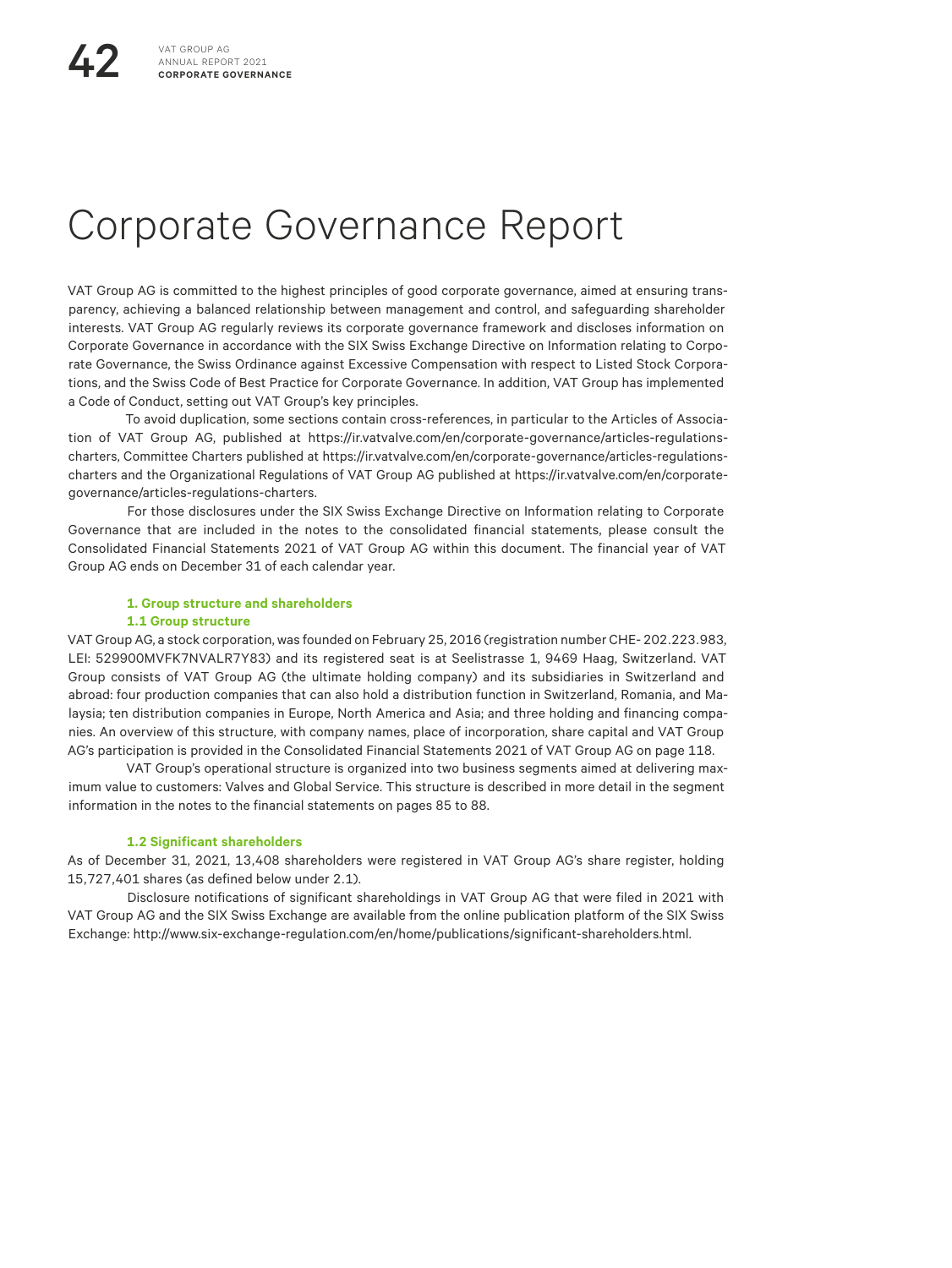As of December 31, 2021 (or as per the date indicated), VAT Group AG was notified of the following shareholders, representing 3% or more of the share capital of VAT Group AG:

#### **Name of shareholder**

|                                            | In % of total share capital |
|--------------------------------------------|-----------------------------|
| Rudolf Maag, Switzerland                   | 10.00%                      |
| BlackRock, Inc. <sup>1</sup>               | 5.72%                       |
| Capital Group Companies, Inc. <sup>2</sup> | 5.02%                       |
| Allianz SE <sup>3</sup> , Germany          | 3.01%                       |

1 Position for BlackRock, Inc. as per filing dated April 28, 2021 2 Position for Capital Group Companies, Inc. as per filing dated June 19, 2021 3 Position for Allianz SE as per filing dated June 22, 2021

VAT was informed by Ameriprise Financial, Inc. on July 7, 2021, that it had reduced its position in VAT shares to below the threshold of 3%. On February 7, 2022, VAT was informed by Allianz SE, Germany that it had reduced its position in VAT shares to below the threshold of 3%. Further details are available from the online publication platform of the SIX Swiss Exchange: [http://www.six-exchange-regulation.com/en/home/](http://www.six-exchange-regulation.com/en/home/publications/significant-shareholders.html) [publications/significant-shareholders.html](http://www.six-exchange-regulation.com/en/home/publications/significant-shareholders.html).

VAT Group AG is not aware of any other person or institution holding, at the date of this report, directly or indirectly, on its own account or in concert with third parties, 3% or more of VAT Group AG's share capital.

## **1.3 Cross-shareholdings**

VAT Group AG does not have any cross-shareholdings exceeding 5% of capital holdings or voting rights.

# **2. Capital structure**

#### **2.1 Company's share capital**

The share capital of VAT Group AG amounts to CHF 3,000,000 divided into 30,000,000 registered shares with a nominal value of CHF 0.10 each. The shares are fully paid in. The shares have been listed on the SIX Swiss Exchange since the company's Initial Public Offering on April 14, 2016. The VAT Group AG's International Securities Identification Number (ISIN) is CH0311864901, its market capitalization as of December 31, 2021, was CHF 13.6 billion with a free float as defined by SIX Swiss Exchange of approximately 90%. During 2021, the free float remained unchanged compared to a year ago.

VAT Group AG issues its registered shares only as uncertificated securities and registers them as book-entry securities. Shareholders have no right to request conversion of the form in which the registered shares are issued into another form. Shareholders may, however, at any time require from VAT Group AG the delivery of an attestation certifying their current shareholdings. Uncertificated securities may only be transferred by way of assignment, provided that they are not registered as book-entry securities. The transfer of book-entry securities and grants of security rights on book-entry securities have to be compliant with the Book Entry Securities Act. The transfer of book-entry securities or grants of security rights on book-entry securities by way of assignment are excluded.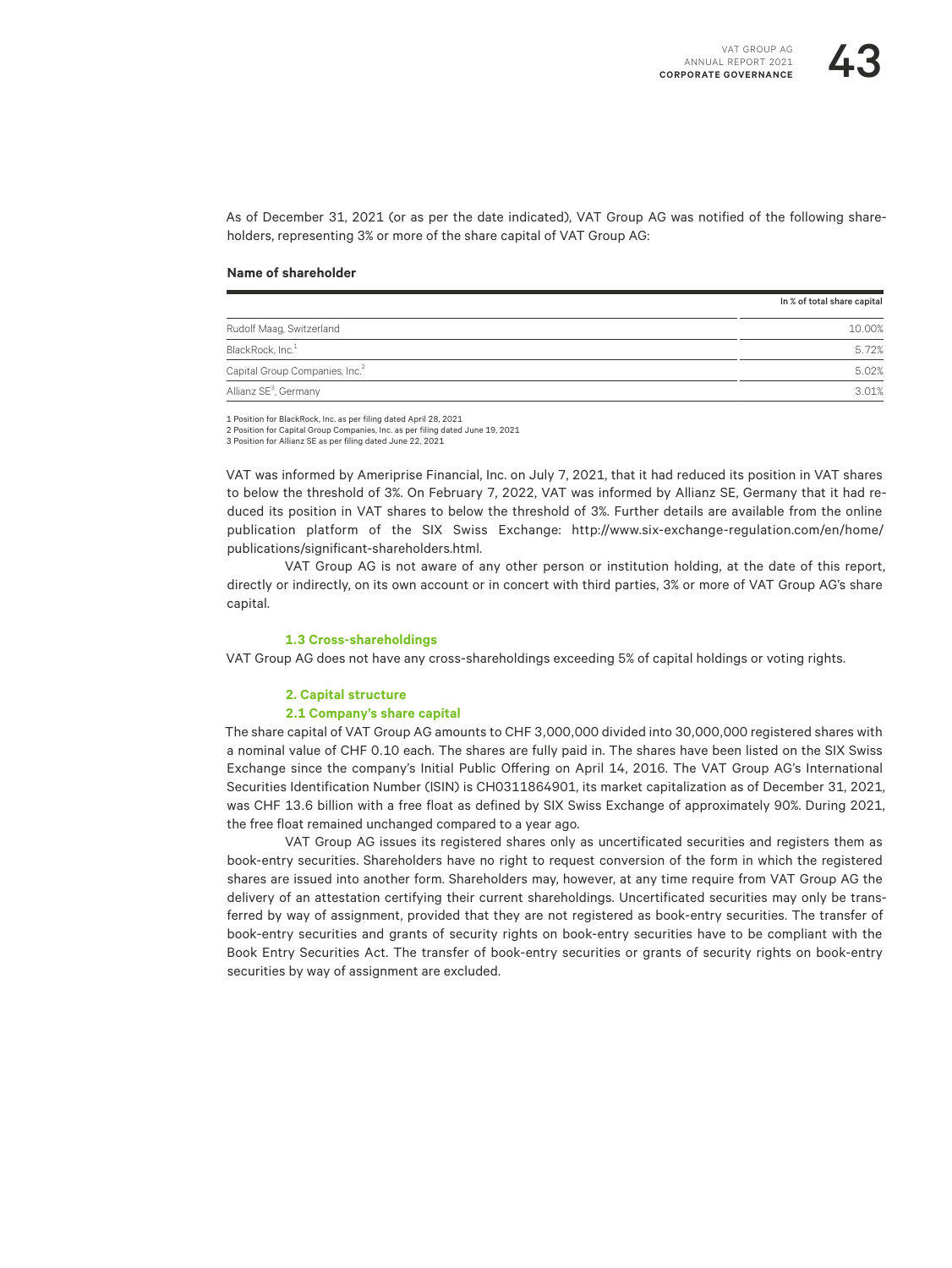**444 VAT GROUP AG ANNUAL REPOR** ANNUAL REPORT 2021 **CORPORATE GOVERNANCE**

#### **2.2 Conditional and authorized capital**

According to art. 3a of the Articles of Association<sup>1</sup>, VAT Group AG's share capital of CHF 3,000,000 may be increased by a conditional capital of up to CHF 150,000, i.e. up to 5% of the share capital, by issuing up to 1,500,000 fully paid-in registered shares with a nominal value of CHF 0.10 each, upon the exercise of option rights or in connection with similar rights regarding shares (including restricted stock units) granted to officers and employees at all levels of the company. The preemptive rights and the advance subscription rights of the shareholders are excluded. The acquisition and subsequent transfer of registered shares is limited under art. 5 of the Articles of Association. The conditions for the allocation and exercise of the option rights and similar rights are determined by the Board of Directors. The shares may be issued at a price below the market price.

VAT Group AG does not have any authorized share capital.

## **2.3 Changes in share capital**

There have been no changes in the share capital during the reporting year.

#### **2.4 Participation certificates, profit-sharing certificates,**

# **preference shares and modified voting rights**

As of December 31, 2021, VAT Group AG has not issued any participation certificates or profit-sharing certificates, nor has it issued any preference shares or shares with increased, limited, privileged or restricted voting rights.

# **2.5 Own shares**

As of December 31, 2021, VAT Group AG held 14,383 of its own shares. None of its subsidiaries held any shares in VAT Group AG.

#### **2.6 Transfer restrictions and nominee registrations**

Persons acquiring registered shares will on application be entered in the share register without limitation as shareholders with voting rights, provided they expressly declare themselves to have acquired the shares in their own name and for their own account and comply with the disclosure requirement stipulated by the Swiss Financial Market Infrastructure Act (FMIA). Entry in the share register as shareholder with voting rights is subject to the approval of VAT Group AG and may be refused if the applicant fails to declare expressly that he/she has acquired and will hold the shares on his/her own behalf and for his/her own account.

A resolution of the shareholders' meeting passed by at least two thirds of the represented share votes and the absolute majority of the represented shares par value is required for the easement or abolition of the restriction of the transferability of the registered shares.

Persons not expressly declaring themselves to be holding shares for their own account (nominees) will be entered in the share register with voting rights without further inquiry up to a maximum of 3% of the share capital outstanding at that time. Above this limit, registered shares held by nominees will be entered in the share register with voting rights only if the nominee in question makes known the names, addresses and shareholdings of the persons for whose account he is holding 0.5% or more of the share capital outstanding at that time and provided that the disclosure requirement stipulated by the FMIA is complied with. The Board of Directors has the right to conclude agreements with nominees concerning their disclosure requirements. Legal entities or partnerships or other associations or joint ownership arrangements which are Iinked through capital ownership or voting rights, through common management or in like manner, as well as individuals, legal entities or partnerships (especially syndicates) which act in concert with the intent to circumvent the entry restriction are considered as one shareholder or nominee. VAT Group AG may in special cases approve exceptions to these restrictions. No such cases were approved in 2021.

<sup>1</sup> The Articles of Association of VAT Group AG are published at [https://ir.vatvalve.com/en/corporate-governance/](https://ir.vatvalve.com/en/corporate-governance/articles-regulations-charters) [articles-regulations-charters.](https://ir.vatvalve.com/en/corporate-governance/articles-regulations-charters)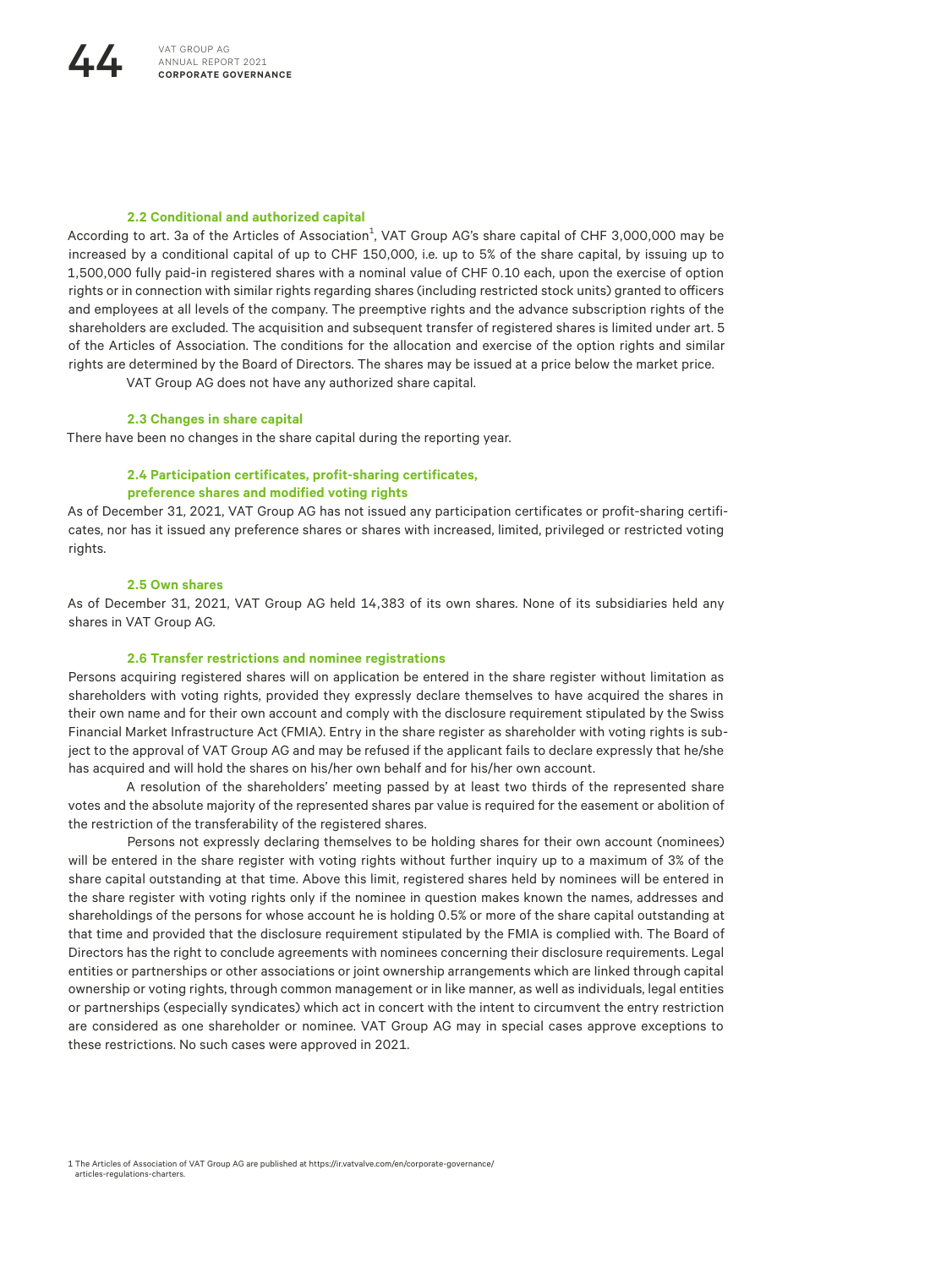#### **2.7 Convertible bonds and options**

VAT Group AG has neither convertible bonds nor options regarding its shares outstanding.

# **3. Board of Directors**

## **3.1 Members of the Board of Directors**

The Articles of Association<sup>2</sup> provide that the Board of Directors shall consist of a minimum of three members, including the Chairman of the Board of Directors who is appointed by the meeting of shareholders. The Board of Directors currently consists of seven non-executive members (including the Chairman).

Only Heinz Kundert (Vice-Chairman of the Board of Directors) has held executive functions in VAT Group AG and its Group companies during the last three business years prior to December 31, 2021. Namely, Heinz Kundert was CEO of VAT Group AG from June 2015 to March 2018 and registered in affiliated VAT Group companies during this period.

Other than as disclosed above, none of the members of the Board of Directors has or had any significant business connection with VAT Group AG or any of its Group companies during the three years prior to December 31, 2021.

#### **Board of Directors**

| Name              | Age | Position      | Year of 1 <sup>st</sup> election |  |
|-------------------|-----|---------------|----------------------------------|--|
| Martin Komischke  | 64  | Chairman      | 2017                             |  |
| Heinz Kundert     | 69  | Vice Chairman | 2018                             |  |
| Hermann Gerlinger | 68  | Member        | 2017                             |  |
| Urs Leinhäuser    | 62  | Member        | 2016                             |  |
| Karl Schlegel     | 68  | Member        | 2016                             |  |
| Libo Zhang        | 51  | Member        | 2018                             |  |
| Daniel Lippuner   | 52  | Member        | 2020                             |  |

#### **3.2 Background, other activities and functions**

As of December 31, 2021, the members of the Board of Directors were:

# **Dr. Martin Komischke, Chairman, was born in 1957 and is a German citizen. Martin Komischke became the Chairman of the Board of Directors of VAT Group AG in May 2017 and was re-elected as Chairman of the Board of Directors at the Annual General Meeting (AGM) in May 2018 and since then annually.**

From 2004 to 2016, Martin Komischke served as CEO of HOERBIGER Holding AG, following his function as Head of the Strategic Business Unit Drive Technology and member of the Executive Board from 1996 to 2003. Before that, he held various functions at Kolbenschmidt AG and Mannesmann-Sachs AG.

In 2021, Martin Komischke served as Chairman of the Board of HOERBIGER Holding AG (since 2016). He was also a member of the Board of Directors of Stäubli Holding AG (since 2016), Aixtron SE (2013 until May 2019) and the Vice President of the Board of Trustees of HOERBIGER Foundation (since 2016).

Martin Komischke holds a degree and a doctorate in electrotechnics and mechanical engineering from the University of Aachen.

2 The Articles of Association of VAT Group AG are published at [https://ir.vatvalve.com/en/corporate-governance/](https://ir.vatvalve.com/en/corporate-governance/articles-regulations-charters) [articles-regulations-charters](https://ir.vatvalve.com/en/corporate-governance/articles-regulations-charters).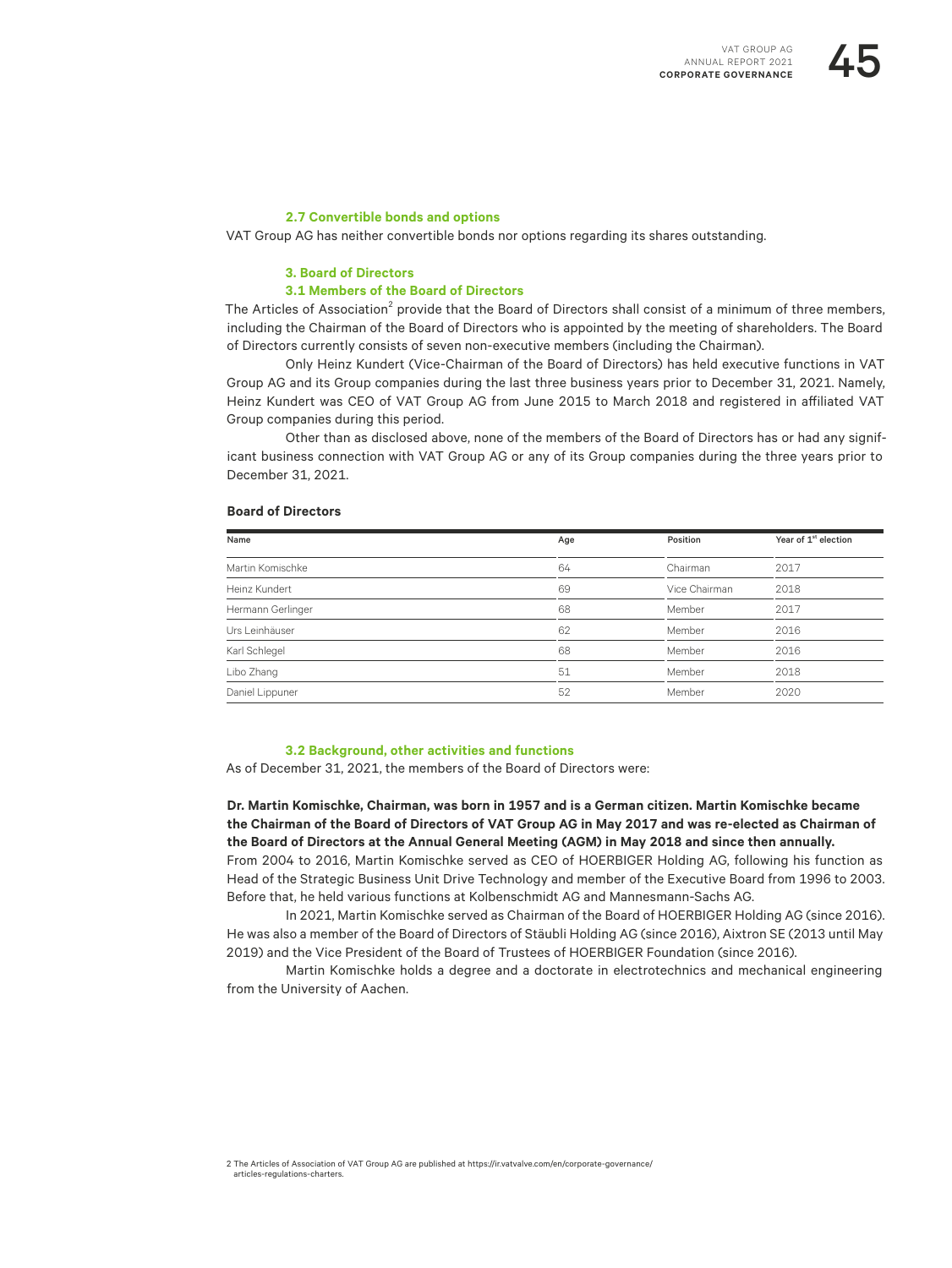# **Heinz Kundert, Vice Chairman, was born in 1952 and is a Swiss citizen. Heinz Kundert became the Vice Chairman of the Board of Directors of VAT Group AG in May 2018 and was since then re-elected annually. From June 2015 to March 13, 2018, he was CEO of VAT Group AG.**

Heinz Kundert has extensive experience in the semiconductor industry. Starting 1981, Mr. Kundert served in various management positions for Balzers AG, Balzers & Leybold, Oerlikon-Bührle AG and Unaxis Holding AG. From 1999 to 2004, Heinz Kundert served as COO and then CEO of Unaxis Holding AG (later renamed OC Oerlikon AG). Thereafter, Heinz Kundert worked as a strategy consultant until 2015. Heinz Kundert was CEO of VAT Group AG from June 2015 to March 2018.

Between 2002 and 2015, Heinz Kundert served on the Board of Directors of SEMI International, a global semiconductor industry association serving the manufacturing supply chain for the micro- and nanoelectronics industries, in San Jose, CA, USA, and was elected Vice President in 2005. In 2005, he was also appointed President of SEMI Europe in Berlin.

Currently, Heinz Kundert is the Chairman of the Board of Directors of Comet Group AG (since June 2019). He is also a Board member of Variosystems AG (since January 2019) and on the Advisory Board of the Fraunhofer Society in Germany (since 2010). He further serves as Chairman of VT5 Acquisition Company AG (since March 2021).

Heinz Kundert holds a federal certificate in mechanical engineering and a degree in industry management from the Institute of Technology (ITA) Switzerland as well as a degree in business management from the FAH I University of St. Gallen.

# **Dr. Hermann Gerlinger was born in 1953 and is a German citizen. Hermann Gerlinger became a member of the Board of Directors of VAT in May 2017 and was since then re-elected annually.**

Between 2001 and 2016, Hermann Gerlinger was CEO of Carl Zeiss SMT GmbH and from 2006 to 2016 also member of the Executive Board of Carl Zeiss AG. Before that, he held various functions for ZEISS AG. Hermann Gerlinger served as member of the Advisory Board of the German National Metrology Institute (PTB) (2015 until May 2020) and is a member of the Supervisory Board of Siltronic AG since 2011.

Hermann Gerlinger holds a degree and a doctorate in physics and astronomy from the University of Würzburg.

# **Urs Leinhäuser was born in 1959 and is a Swiss citizen. Urs Leinhäuser became a member of the Board of Directors of VAT Group AG in March 2016 and was since then re-elected annually.**

From 1995 to 1999, Urs Leinhäuser was Head of Corporate Controlling at Georg Fischer AG and later CFO of Georg Fischer's Piping Systems Division. Between 1999 and 2003, he was CFO of Mövenpick Holding AG. From 2003 until 2011, he was CFO and Head Corporate Center at Rieter Holding AG. After the spin-off of Autoneum Holding AG from Rieter Holding AG in 2011, Urs Leinhäuser was CFO and Deputy CEO of Autoneum Holding AG until 2014.

Since 2014, Urs Leinhäuser is self-employed and since 2016 he is managing partner at ADULCO GmbH.

Currently, Urs Leinhäuser serves on the Board of Directors of Ammann Group Holding AG (since 2013), Burckhardt Compression Holding AG (since 2007) and Liechtensteinische Landesbank AG (since 2014). Since 2017, he is Chairman of the Board of Directors of Avesco AG and since 2019 he is also member of the Board of Directors of PENSADOR Partner AG.

Urs Leinhäuser holds a degree in business administration from the University of Applied Sciences Zurich.

# **Karl Schlegel was born in 1953 and is a Swiss citizen. He became a member of the Board of Directors of VAT Group AG in March 2016 and was since then re-elected annually.**

Karl Schlegel served as CEO of Hamilton Medical AG between 1997 and 2003. Between 2004 and 2013, he was the CEO of VAT Group. From 2014 to 2016, he was a member of the Board of Directors of VAT Holding AG.

Karl Schlegel was a member of the Foundation Board of Stiftung Arwole (a charity for individuals with disabilities from 2014 to 2018)

Karl Schlegel holds a Bachelor of Science degree from the medical engineering department of the University of Applied Sciences and Technology Buchs (NTB) and an Executive MBA from the University of St. Gallen.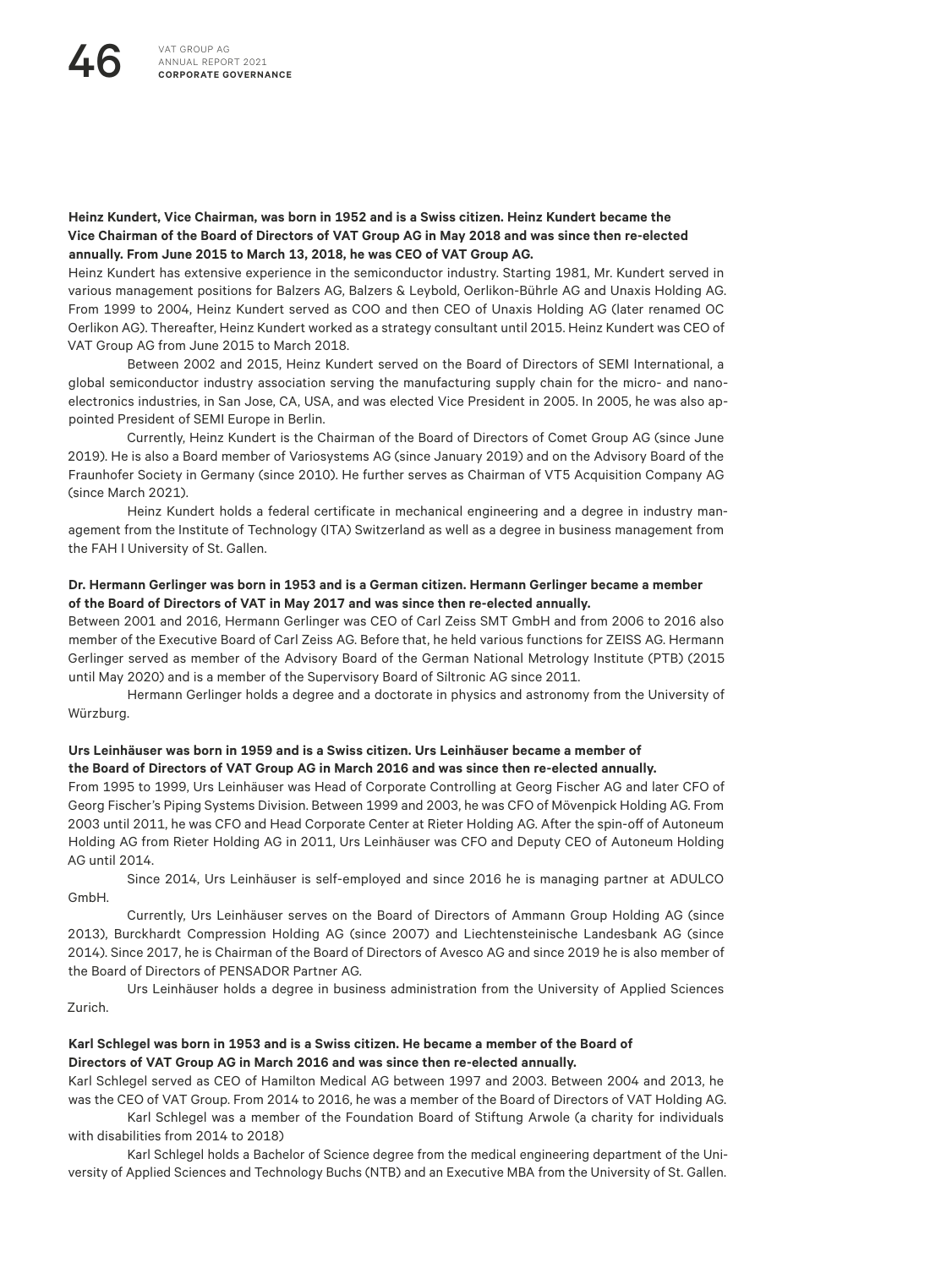# **Dr. Libo Zhang was born in 1970 and is a German citizen. She became a member of the Board of Directors of VAT Group AG in May 2018 and was since then re-elected annually.**

Libo Zhang is an independent senior consultant of finance, controlling and corporate structuring. She has been the CFO of FFG Europa & Americas, MAG IAS GmbH, a German machine manufacturer, and Borgward Group AG, a German auto manufacturer. From 2010 to 2015, she held various senior financial management positions in Germany and Asia at SGL Group, a leading global manufacturer of carbon-based products, including regional CFO and senior manager of corporate development, mergers and acquisitions. Prior to that, for more than ten years, she held senior positions in finance and commercial operations in the German engineering and aerospace sector.

Currently, Libo Zhang serves on the Scientific Advisory Board of CIC Controlling GmbH in Dortmund, Germany, and on the SPT Roth AG Advisory Board in Lyss, Switzerland.

Libo Zhang holds a degree and a doctorate in economics and an MBA from Georg-August University in Göttingen, Germany.

# **Daniel Lippuner was born in 1969 and is a Swiss citizen. He became a member of the Board of Directors of VAT Group AG in May 2020.**

From 2017 to 2019, Mr. Lippuner was the Chief Operating Officer at Meyer Burger Group, a global technology leader in the solar photovoltaic industry. Prior to that, he was CEO of Saurer AG, and over the course of more than 25 years has held senior management positions at a number of other international companies, including OC Oerlikon, Hilti Group and Rieter Automotive.

Daniel Lippuner is currently Managing Director of Liquidtool Systems AG in Hasle-Rüegsau, Switzerland. He further serves as a member of the Boards of Directors for the Remnex Foundation, 3S Solar Plus AG, Juice Services AG and Cargopack Tägi AG. Daniel Lippuner holds a degree in economics and business administration from the University of Applied Sciences, St. Gallen, Switzerland.

# **3.3 Mandates and other permitted activities**

According to art. 23 of the Articles of Association $^3$ , the members of the Board of Directors may have, as a member of the Board of Directors or any other superior management or administrative body, up to six mandates in publicly traded companies, up to ten mandates in private companies and up to 20 mandates in other commercial legal entities. Mandates are activities in the superior management or administrative bodies in legal entities that are obliged to register themselves in a Swiss commercial register or a foreign equivalent and which are not controlled by VAT Group AG, do not control VAT Group AG or do not constitute pension funds insuring employees of the VAT Group. Board members may also exercise up to ten mandates of any function in associations, charity foundations and employee assistance foundations.

Mandates in companies that are under uniform control or the same beneficial ownership are deemed one mandate.

# **3.4 Election and term of office**

Each member of the Board of Directors, including the Chairman, has to be elected, and may only be removed by a shareholders' resolution. The maximum term of office for a member of the Board of Directors is one year. In this context, a year means the time period between one ordinary shareholders' meeting and the next or, if a member is elected at an extraordinary shareholders' meeting, between such extraordinary shareholders' meeting and the next ordinary shareholders' meeting. Re-election is allowed as long as the relevant member has not completed the age of 72 at the time of re-election and has not served on the Board of Directors for more than nine years. The Board of Directors appoints the secretary who does not need to be a member of the Board of Directors.

<sup>3</sup> The Articles of Association of VAT Group AG are published at [https://ir.vatvalve.com/en/corporate-governance/](https://ir.vatvalve.com/en/corporate-governance/articles-regulations-charters) [articles-regulations-charters](https://ir.vatvalve.com/en/corporate-governance/articles-regulations-charters).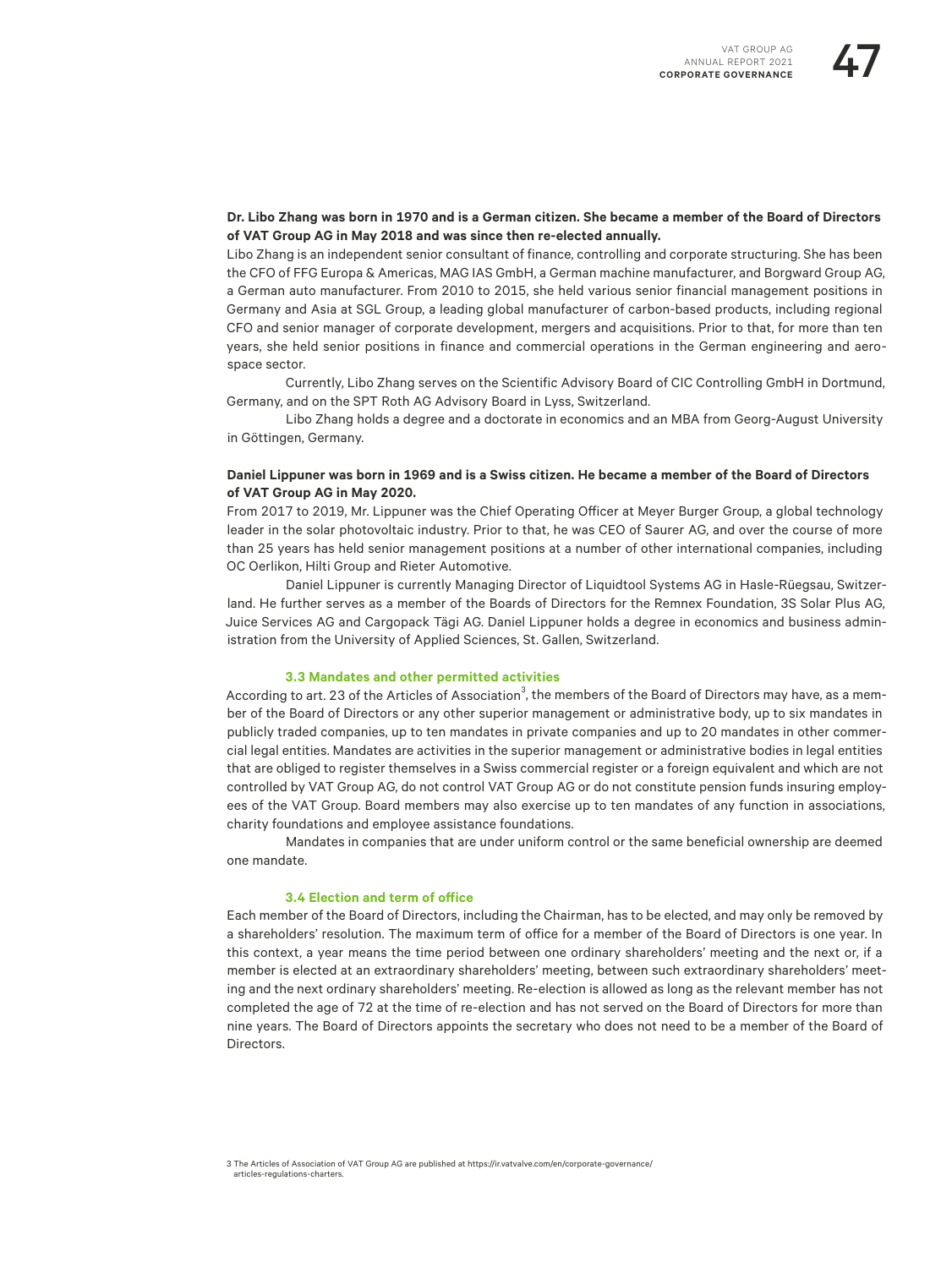#### **3.5 Powers and duties**

The Board of Directors is entrusted with the ultimate direction of VAT Group AG's business and the supervision of the persons entrusted with VAT Group AG's management. It represents VAT Group AG towards third parties and manages all matters, which have not been delegated to another body of VAT Group AG by law, the Articles of Association $^{\rm 3}$  or by other regulations.

The Board of Directors has the following non-transferable and irrevocable duties:

- ultimately directing VAT Group AG and issuing the necessary directives,
- determining the organization,
- organizing the accounting, the Internal Control System (ICS), the financial control and the financial planning as well as performing a risk assessment,
- appointing and recalling the persons entrusted with the management and representation of VAT Group AG and granting signatory power, ultimately supervising the persons entrusted with the management, in particular with respect to compliance with the law, the Articles of Association, regulations and directives,
- preparing the annual report, as well as the shareholders' meeting and implementing the latter's resolutions,
- preparing the compensation report,
- informing the judge in the event of overindebtedness,
- passing resolutions regarding the subsequent payment of capital with respect to non-fully paid-in shares and regarding the amendments to the Articles of Association entailed thereby,
- passing resolutions confirming increases in share capital regarding the preparation of the capital increase report and regarding the amendments to the Articles of Association entailed thereby,
- examining compliance with the legal requirements regarding the appointment, election and the professional qualifications of the auditors,
- executing the agreements pursuant to Articles 12, 36 and 70 of the Swiss Merger Act.

If the office of the Chairman of the Board of Directors is vacant, the Board of Directors shall appoint, for the time period until the conclusion of the next ordinary General Meeting, a substitute who must be a member of the Board of Directors.

#### **3.6 Meetings of the Board of Directors**

According to the Organizational Regulations<sup>4</sup>, the Board of Directors meets at the invitation of the Chairman as often as required to fulfill its duties and responsibilities, but at least quarterly, or whenever a member or the CEO indicating the reasons requests so in writing. If the Chairman of the Board of Directors does not comply with such a request within ten working days, the Vice-Chairman of the Board of Directors will be entitled to convene such meetings.

Resolutions of the Board of Directors are passed with the majority of the votes cast. In the case of a tie, the Chairman has a casting vote. To validly pass a resolution, at least the majority of the members of the Board of Directors must attend the meeting or be present by telephone or similar communications equipment by means of which all persons participating in the meeting can hear each other. Absent members cannot be represented. A resolution in writing is permitted, provided that no member of the Board of Directors requests oral deliberation. No quorum is required for confirmation resolutions and amendments of the Articles of Association<sup>5</sup> in connection with capital increases or measures related thereto pursuant to Articles 651a, 652e, 652g and 653g of the Swiss Code of Obligations. If a conflict of interest is believed to exist, a member of the Board of Directors shall abstain from voting upon all matters involving the interest at stake.

The three members of the Group Executive Committee attended all meetings of the Board of Directors in an advisory capacity. The members of the Group Management Board can attend the meetings of the Board of Directors at which the strategy of VAT Group or other specific topics related to their responsibilities are on the agenda.

[articles-regulations-charters.](https://ir.vatvalve.com/en/corporate-governance/articles-regulations-charters) 5 The Articles of Association of VAT Group AG are published at [https://ir.vatvalve.com/en/corporate-governance/](https://ir.vatvalve.com/en/corporate-governance/articles-regulations-charters) [articles-regulations-charters.](https://ir.vatvalve.com/en/corporate-governance/articles-regulations-charters)

<sup>4</sup> The Organizational Regulations of VAT Group AG are published at [https://ir.vatvalve.com/en/corporate-governance/](https://ir.vatvalve.com/en/corporate-governance/articles-regulations-charters)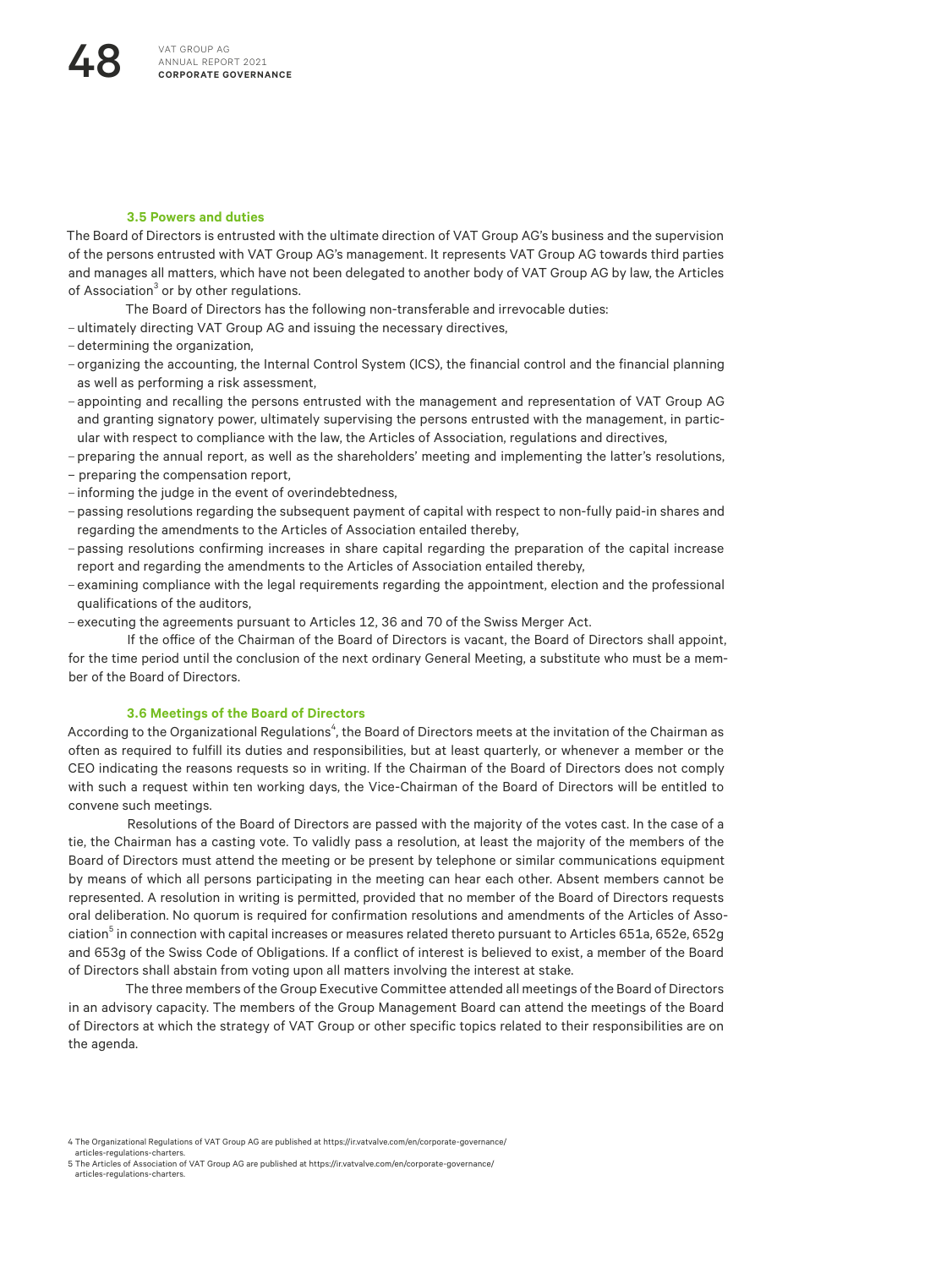# **3.7 Committees of the Board of Directors**

In compliance with the Articles of Association<sup>5</sup>, the Board of Directors issued Organizational Regulations<sup>4</sup> that govern tasks and areas of responsibility of the Board of Directors and its Committees as described in this section 3. They are regularly reviewed and updated.

The Board of Directors established the Audit Committee (AC) and the Nomination and Compensation Committee (NCC) which aim to strengthen and support VAT Group AG's corporate governance structure. In addition, the VATmotion Committee and the Technology Committee (TC) were introduced in 2017.

The Committees may conduct or authorize investigations within their areas of responsibility; if necessary, they may involve external experts. The table below outlines the Committee memberships of the current members of the Board of Directors as of December 31, 2021.

|                   | <b>Audit Committee</b><br>(AC) | Nomination and Compensation<br>Committee (NCC) | VATmotion<br>Committee   | Technology<br>Committee |
|-------------------|--------------------------------|------------------------------------------------|--------------------------|-------------------------|
| Martin Komischke  |                                | Chairman                                       | Chairman                 | -                       |
| Heinz Kundert     |                                | Member                                         |                          |                         |
| Libo Zhang        | Member                         |                                                | $\overline{\phantom{a}}$ |                         |
| Hermann Gerlinger |                                |                                                | Member                   | Chairman                |
| Urs Leinhäuser    | Chairman                       |                                                | Member                   |                         |
| Karl Schlegel     |                                | Member                                         | Member                   | Member                  |
| Daniel Lippuner   | -                              | -                                              | Member                   |                         |

#### **Board of Directors**

#### **3.8 Audit Committee (AC)**

In accordance with the AC charter $^6$ , the AC consists of at least two members of the Board of Directors. The members of the AC and the AC Chairman are appointed by the Board of Directors. The term of office of the members of the AC is one year. Re-appointment is possible.

The AC is currently chaired by Urs Leinhäuser who is supported by Libo Zhang.

The AC assists the Board of Directors in fulfilling its duties to supervise management. In particular, the AC has the following duties:

- –Assessing the statutory and consolidated annual and interim financial statements.
- Proposing to the Board of Directors changes or amendments of accounting principles (e.g., the implementation of new accounting standards) at the request of the CFO.
- –Discussing the results of the audits pro-actively with the external auditor and the CFO and issuing proposals or recommendations to the Board of Directors.
- Evaluating the external auditors and submitting a proposal to the Board of Directors for the election of the auditors at the Annual General Meeting.
- (I) Approving the audit plan as well as the respective budgets and fees of the external auditors; approving any non-audit services provided by the external auditor if the fee on an individual basis is equivalent to more than 10% of the total annual audit fees, or if all non-audit service fees taken together amount to more than 40% of the total annual audit fees; assessing the performance and effectiveness of the external auditors during the year.
- (II) Approving the audit plan as well as the respective budgets and fees of the internal auditors; assessing the performance and effectiveness of the internal auditors during the year.
- –Assessing the Internal Control System (ICS).
- –Assessing the Enterprise Risk Management System and Report (ERM).

<sup>6</sup> The AC charter of VAT Group AG is published at [https://ir.vatvalve.com/en/corporate-governance/](https://ir.vatvalve.com/en/corporate-governance/articles-regulations-charters) [articles-regulations-charters](https://ir.vatvalve.com/en/corporate-governance/articles-regulations-charters).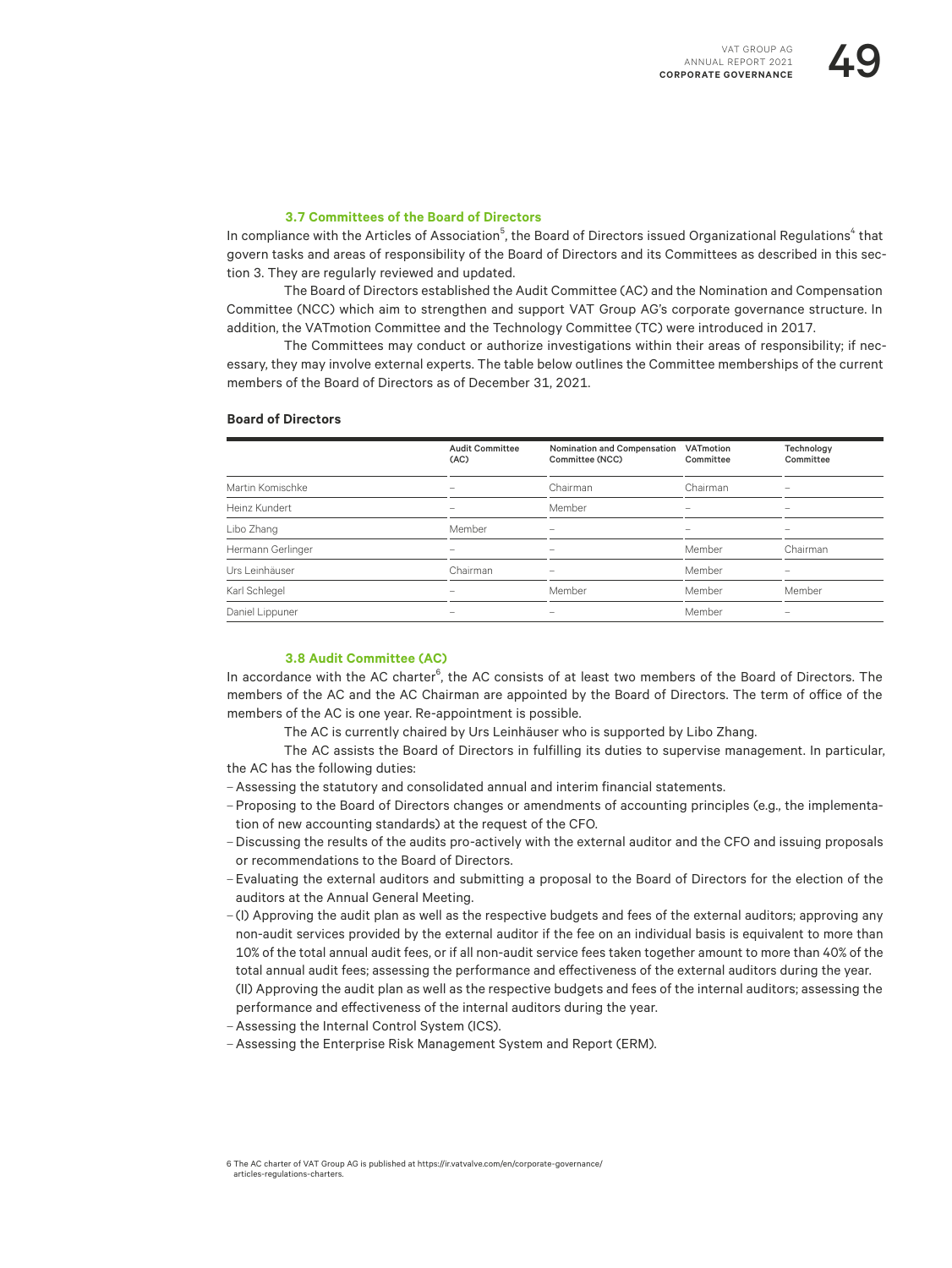- –Assessing compliance with statutory and regulatory provisions, organizational rules and corporate governance within the Group (compliance).
- –Overseeing the Group's whistleblower process.
- Ensuring and monitoring that the Group is properly funded and financed.
- –Assessing the annual business expenses incurred by the members of the Group Executive Committee.
- Reviewing talent development in the finance and corporate organizations.
- Periodically checking the performance and effectiveness of the AC and submitting proposals to the Board of Directors regarding any changes that may be needed.

# **3.9 Nomination and Compensation Committee (NCC)**

In accordance with the NCC charter $^7$ , the NCC consists of at least three members of the Board of Directors. The members of the NCC are each elected by the shareholders' meeting. The term of office of the members of the NCC is one year. In this context, a year means the time period between one ordinary shareholders' meeting and the next or, if a member is elected at an extraordinary shareholders' meeting, between such extraordinary shareholders' meeting and the next ordinary shareholders' meeting. Re-election is possible. If there are vacancies on the NCC, the Board of Directors shall appoint substitutes from amongst its members for the remaining term of office.

The NCC is currently chaired by Martin Komischke who is supported by Heinz Kundert and Karl Schlegel.

The function of the NCC is to support the Board of Directors in establishing and reviewing a compensation strategy as well as in preparing the proposals to the shareholders' meeting regarding the compensation of the Board of Directors and the Group Executive Committee.

The NCC is responsible for preparing proposals to the full Board of Directors regarding:

- the compensation of the executive management,
- the compensation scheme of the VAT Group pursuant to the principles of art. 25 and 26 of the Articles of Association<sup>8</sup>. ,
- the determination of compensation-related targets for the executive management,
- the approval of the individual compensation of the Chairman of the Board of Directors, the other members of the Board of Directors as well as the maximum individual aggregate compensation of the CEO,
- the individual compensation (fixed and variable compensation) of the members of the executive management as well as their further terms of employment and titles,
- amendments to the Articles of Association with respect to the compensation scheme for members of the executive management,
- mandates pursuant to art. 23 of the Articles of Association and further additional occupation of the members of the executive management.

Further duties and responsibilities may be provided in the Articles of Association, the Organizational Regulations $^{\rm 9}$  such as the NCC charter $^7$  or law.

Further information about the NCC and its duties is provided in the Compensation Report on pages 62 to 63.

<sup>7</sup> The NCC charter of VAT Group AG is published at [https://ir.vatvalve.com/en/corporate-governance/articles](https://ir.vatvalve.com/en/corporate-governance/articles-regulations-charters)[regulations-charters.](https://ir.vatvalve.com/en/corporate-governance/articles-regulations-charters)

<sup>8</sup> The Articles of Association of VAT Group AG are published at [https://ir.vatvalve.com/en/corporate-governance/](https://ir.vatvalve.com/en/corporate-governance/articles-regulations-charters)

[articles-regulations-charters.](https://ir.vatvalve.com/en/corporate-governance/articles-regulations-charters) 9 The Organizational Regulations of VAT Group AG are published at [https://ir.vatvalve.com/en/corporate-governance/](https://ir.vatvalve.com/en/corporate-governance/articles-regulations-charters) [articles-regulations-charters.](https://ir.vatvalve.com/en/corporate-governance/articles-regulations-charters)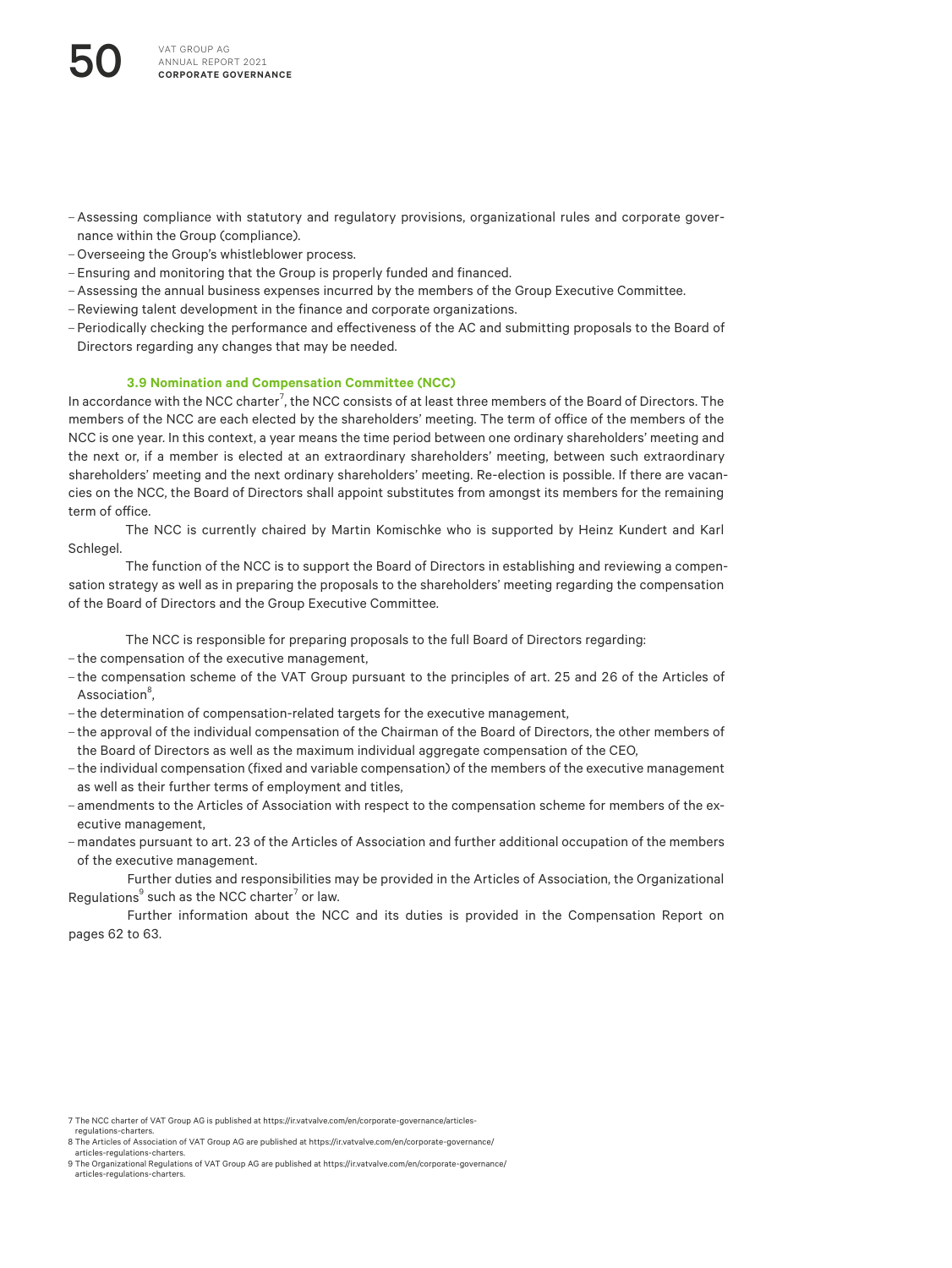# **3.10 VATmotion Committee and Technology Committee**

In accordance with the Organizational Regulations<sup>9</sup>, the Board of Directors can appoint committees to prepare and execute its resolutions and to supervise the company. In 2017, the Board of Directors established the VATmotion Committee and the Technology Committee (TC).

In accordance with the VATmotion Committee Charter, the VATmotion Committee consist of at least two members of the Board of Directors and supports the full Board of Directors with regard to the global orientation and strategic developments of VAT to optimize the value chain in terms of capacity, delivery reliability and costs. The VATmotion Committee is chaired by Martin Komischke who is supported by Hermann Gerlinger, Urs Leinhäuser, Karl Schlegel and Daniel Lippuner.

In accordance with the TC Charter<sup>10</sup>, the TC consists of at least two members of the Board of Directors. It provides advice to the full Board of Directors in technological terms. It supports the management team in the development of the technology strategy and the evaluation of the company's research, development and product portfolio. The TC is currently chaired by Hermann Gerlinger who is supported by Karl Schlegel.

# **3.11 Meetings of the Committees of the Board of Directors**

According to the Organizational Regulations<sup>11</sup>, the meetings of the Committees are convened by their Chairman, usually ahead of each ordinary Board of Directors meeting, and are held as often as required but in general at least three times a year.

In order to perform their duties, at least half of the Committee members have to be present in person or participate in electronic communications. In any case, a minimum attendance of two is required. Resolutions or motions to the Board of Directors must be passed by a majority of the votes cast. Abstentions from voting are regarded as non-delivered votes.

Resolutions and motions to the Board of Directors may also be made in writing, unless a member requires oral deliberation. Upon the invitation of its Chairman and in consultation with the Chairman of the Board of Directors and, if applicable, the CEO, other representatives of the Group Executive Committee and other persons may participate in the Committee's meetings. If a conflict of interest is believed to exist, a member of the Committee shall abstain from voting upon all matters involving the interest at stake.

The Committees inform the Board of Directors about the essential parts of discussion, decisions and proposals at the following regular meeting of the Board of Directors, in case of urgency also immediately.

<sup>10</sup> The TC charter of VAT Group AG is published at [https://ir.vatvalve.com/en/corporate-governance/articles-](https://ir.vatvalve.com/en/corporate-governance/articles-regulations-charters)

regulations-charters

<sup>11</sup> The Organizational Regulations of VAT Group AG are published at [https://ir.vatvalve.com/en/corporate-governance/](https://ir.vatvalve.com/en/corporate-governance/articles-regulations-charters) [articles-regulations-charters](https://ir.vatvalve.com/en/corporate-governance/articles-regulations-charters).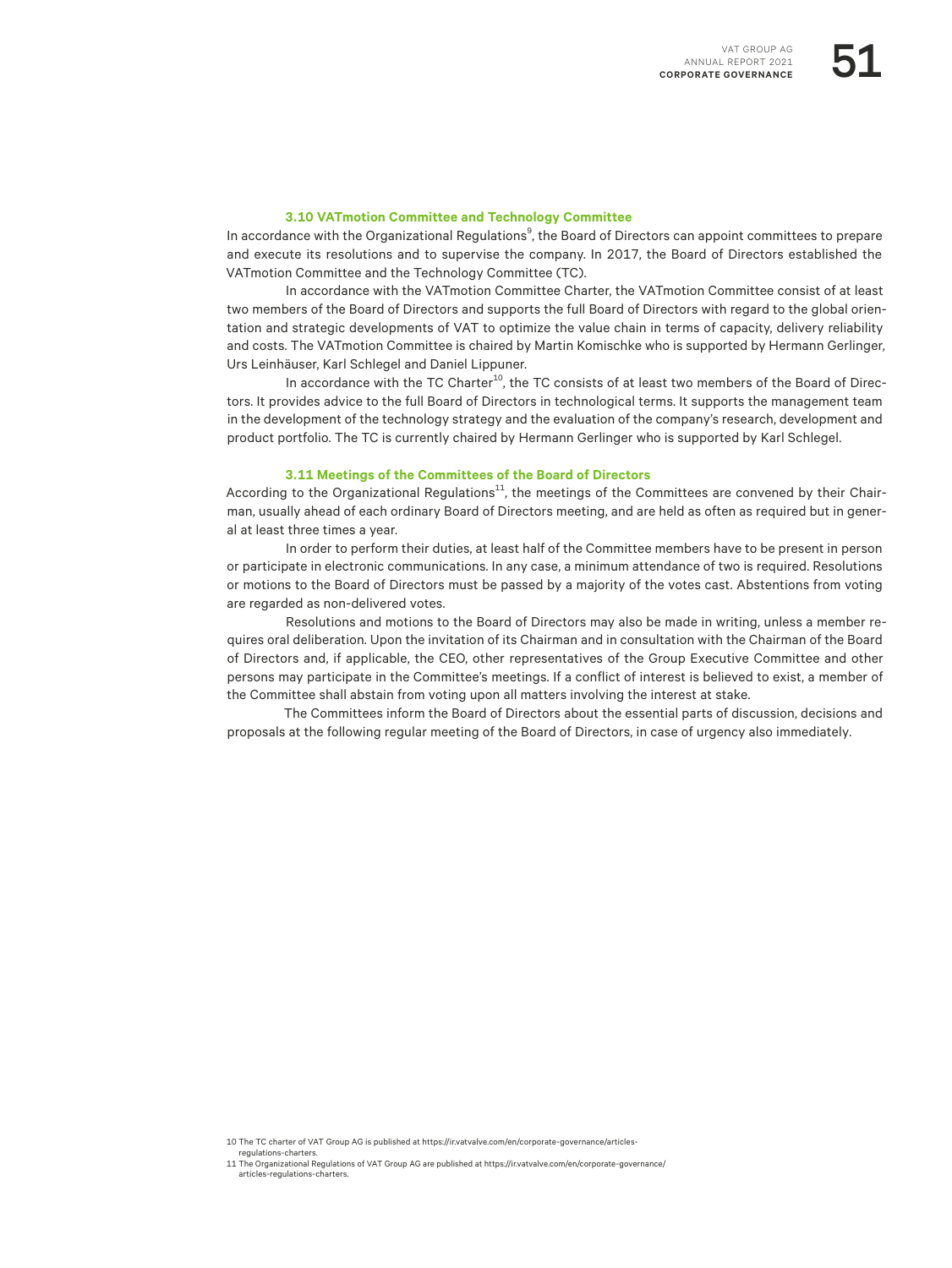#### **3.12 Overview of meetings in 2021**

During 2021, the Board of Directors and the Committees conducted regular formal meetings and conference calls.

#### **Formal meetings and conference calls**

|                                            | BoD | AC  | <b>NCC</b> | VATmotion | Technology<br>Committee  |
|--------------------------------------------|-----|-----|------------|-----------|--------------------------|
| Total number of meetings/calls in 2021     | 6/9 | 4/4 | 3/0        | 3/0       | 5/0                      |
| Usual average duration, approx. (in hours) | 4/1 | 2/1 | 2/0        | 2/0       | 2/0                      |
| Martin Komischke                           | 6/9 |     | 3/0        | 3/0       | $\overline{\phantom{a}}$ |
| Heinz Kundert                              | 6/9 |     | 3/0        |           |                          |
| Libo Zhang                                 | 6/9 | 4/4 |            |           | $\overline{\phantom{a}}$ |
| Hermann Gerlinger                          | 6/9 |     |            | 3/0       | 5/0                      |
| Urs Leinhäuser                             | 6/9 | 4/4 |            | 3/0       |                          |
| Karl Schlegel                              | 6/9 |     | 3/0        | 3/0       | 5/0                      |
| Daniel Lippuner                            | 6/9 |     |            | 3/0       |                          |
| Internal Audit, PwC                        |     | 4/0 |            |           |                          |
| External Audit, KPMG                       |     | 4/2 |            |           |                          |
| <b>External Advisors</b>                   | 2/0 |     | 3/0        |           |                          |

The members of the Group Executive Committee attended all meetings and calls of the Board of Directors and the meetings of the Committees if necessary. The CFO joined all meetings of the AC. The Head Legal and Compliance joined all BoD, AC and NCC meetings to act as secretary. VAT employees were invited to the respective meetings and calls occasionally as required.

In addition, the Board of Directors and the Committees held several informal meetings and calls (with and without VAT management and/or guests to discuss current subjects between formal meetings and calls).

# **3.13 Determination of areas of responsibility of Board of Directors and Group Executive Committee**

The Board of Directors is responsible for the ultimate direction of VAT Group AG as well as the supervision of the Group Executive Committee. The Board of Directors attends to all matters which are not delegated to or reserved for another corporate body of VAT Group AG by applicable laws, the Articles of Association<sup>12</sup> or the Organizational Regulations<sup>13</sup>. The Board of Directors is regularly informed about developments of VAT Group AG and the VAT Group and decides upon proposals and reports provided by the Committees or the Group Executive Committee.

The Board of Directors delegated the executive management of VAT Group AG and of the VAT Group to the Group Executive Committee acting under the leadership of the CEO, subject to applicable laws and the Articles of Association<sup>12</sup>. Further, the Board of Directors may delegate the preparation, proposal and execution of its resolutions or the supervision of certain projects and topics to one or several members of the Board of Directors, to a Committee, to the CEO, or to one of the members of the Group Executive Committee.

# **3.14 Information and control instruments vis-à-vis the Group Executive Committee**

Each Member of the Board of Directors can anytime require any information on each and all matters relating to VAT Group AG and its Group companies.

Meetings of the Board of Directors are attended by the CEO, COO and the CFO. At each meeting, the Board of Directors is to be informed by the attending members of the Group Executive Committee on the current course of business and significant business transactions. This includes, but is not limited to, a consolidat-

<sup>12</sup> The Articles of Association of VAT Group AG are published at [https://ir.vatvalve.com/en/corporate-governance/](https://ir.vatvalve.com/en/corporate-governance/articles-regulations-charters) [articles-regulations-charters](https://ir.vatvalve.com/en/corporate-governance/articles-regulations-charters).

<sup>13</sup> The Organizational Regulations of VAT Group AG are published at [https://ir.vatvalve.com/en/corporate-governance/](https://ir.vatvalve.com/en/corporate-governance/articles-regulations-charters) [articles-regulations-charters](https://ir.vatvalve.com/en/corporate-governance/articles-regulations-charters).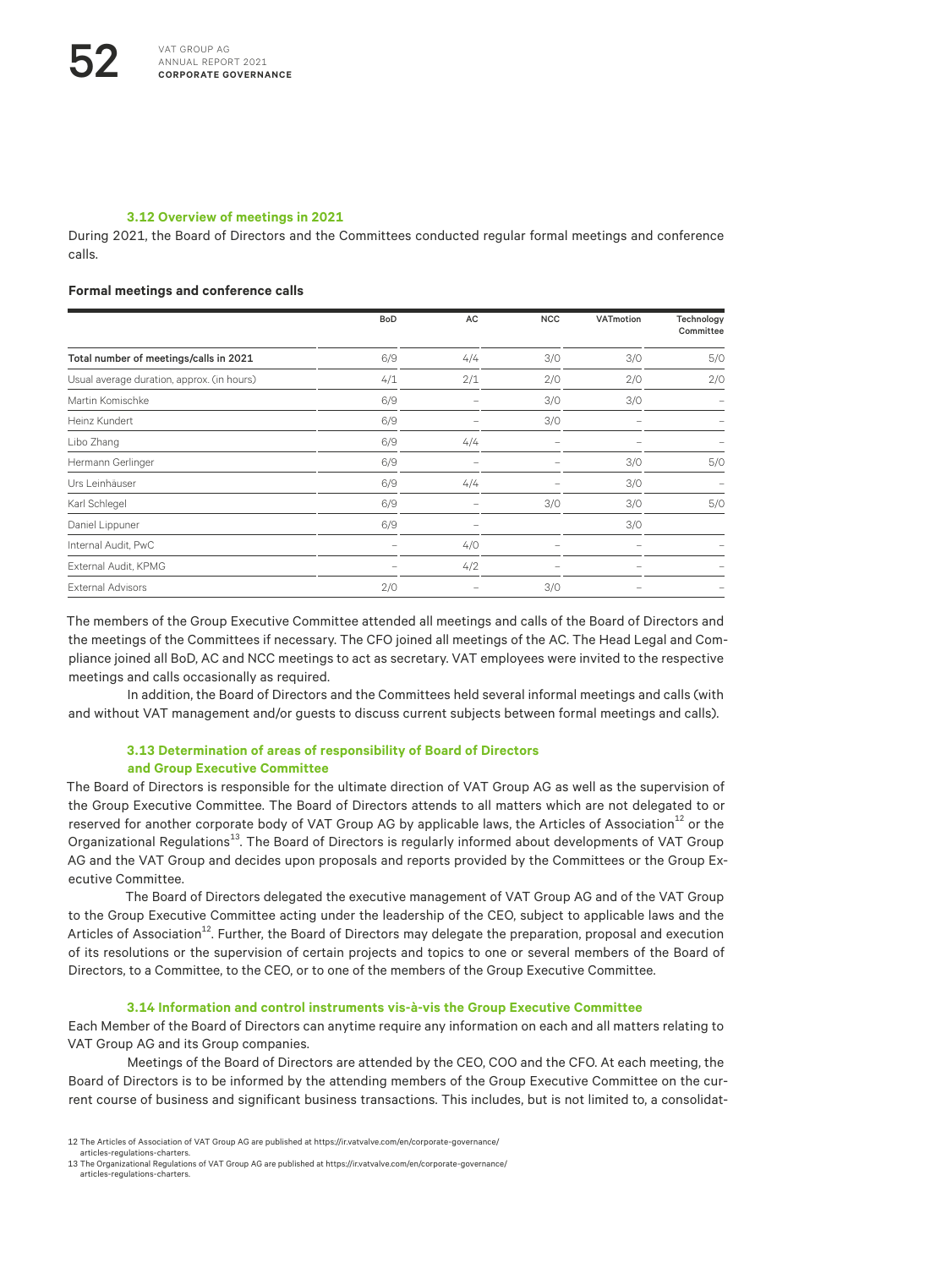ed annual budget, monthly financial reporting, quarterly financial projections, profit and loss forecasts, monthly KPI reports and strategic risk management reports. Extraordinary events have to be reported immediately to the members of the Board of Directors by means of a circular, if necessary after prior information by phone or e-mail. Any member of the Board of Directors may, anytime, require information or disclosure of business documents. Such requests are to be addressed in writing to the Chairman of the Board of Directors. As far as necessary for the completion of a task, each member of the Board of Directors may request the Chairman to provide him/her with accounts and files. Financial reports are submitted to the Board of Directors on a monthly basis. Full financial consolidation, including the cash flow statement, is performed on a monthly basis.

Based on the Organizational Regulations<sup>13</sup> of the Board of Directors, the AC has implemented a comprehensive system for monitoring and controlling the risks linked to the company's business activities. This includes risk identification, analysis, control and periodical reporting to the AC. Operationally, the Group Executive Committee is responsible for controlling risk management. In addition, responsible persons are designated in the company for significant individual risks and control activities, such as periodic internal audits of internal control systems (more details can be found in Section 8.1 herein).

#### **4. Group Executive Committee**

Subject to those affairs, which lie within the responsibility of the Board of Directors according to Swiss law, the Articles of Association<sup>14</sup> and the Organizational Regulations<sup>15</sup>, the Board of Directors has delegated the executive management of VAT Group AG to the Group Executive Committee acting under the leadership of the CEO. The Group Executive Committee is mainly responsible for the financial and operational management and for the efficiency of the corporate structure and organization of the VAT Group AG.

#### **4.1 Members of the Group Executive Committee**

In 2021, the Group Executive Committee (GEC) consisted of three members, the CEO, CFO and COO, headed by the CEO. Fabian Chiozza (CFO) was appointed on April 1, 2021, with the CEO acting as interim CFO up until Fabian Chiozza's appointment.

The CEO is appointed and dismissed by the Board of Directors upon recommendation of the NCC. The other Group Executive Committee members are appointed and dismissed by the Board of Directors upon recommendation of the CEO and the NCC.

As of December 31, 2021, the members of the Group Executive Committee were:

# **Michael (Mike) Allison, CEO, born in 1962, British citizen, joined VAT on January 1, 2018 and succeeded Heinz Kundert as CEO on March 13, 2018.**

Mike Allison joined Edwards in 2008 as Vice President of Global Sales & Services and, after the acquisition by Atlas Copco in 2014, became President of the Semiconductor division at Edwards/Atlas Copco. In this role, Mike Allison helped transform Edwards into one of the leading companies in the Semiconductor Vacuum sector. In addition to his responsibilities at Edwards/Atlas Copco, Mike Allison also spent 20 years at KLA-Tencor, where he held many key positions, including Executive Vice President and General Manager of Global Services, based in San Jose, USA.

Other roles included significant positions in business strategy, sales, marketing and technical positions in Germany, UK and the USA.

Mike Allison is a member of the International Board of SEMI, the global industry association for the semiconductor equipment and material suppliers.

He holds a BSc Honors in Electrical & Electronic Engineering from Glasgow University.

14 The Articles of Association of VAT Group AG are published at [https://ir.vatvalve.com/en/corporate-governance/](https://ir.vatvalve.com/en/corporate-governance/articles-regulations-charters)

[articles-regulations-charters](https://ir.vatvalve.com/en/corporate-governance/articles-regulations-charters).

15 The Organizational Regulations of VAT Group AG are published at [https://ir.vatvalve.com/en/corporate-governance/](https://ir.vatvalve.com/en/corporate-governance/articles-regulations-charters) [articles-regulations-charters](https://ir.vatvalve.com/en/corporate-governance/articles-regulations-charters).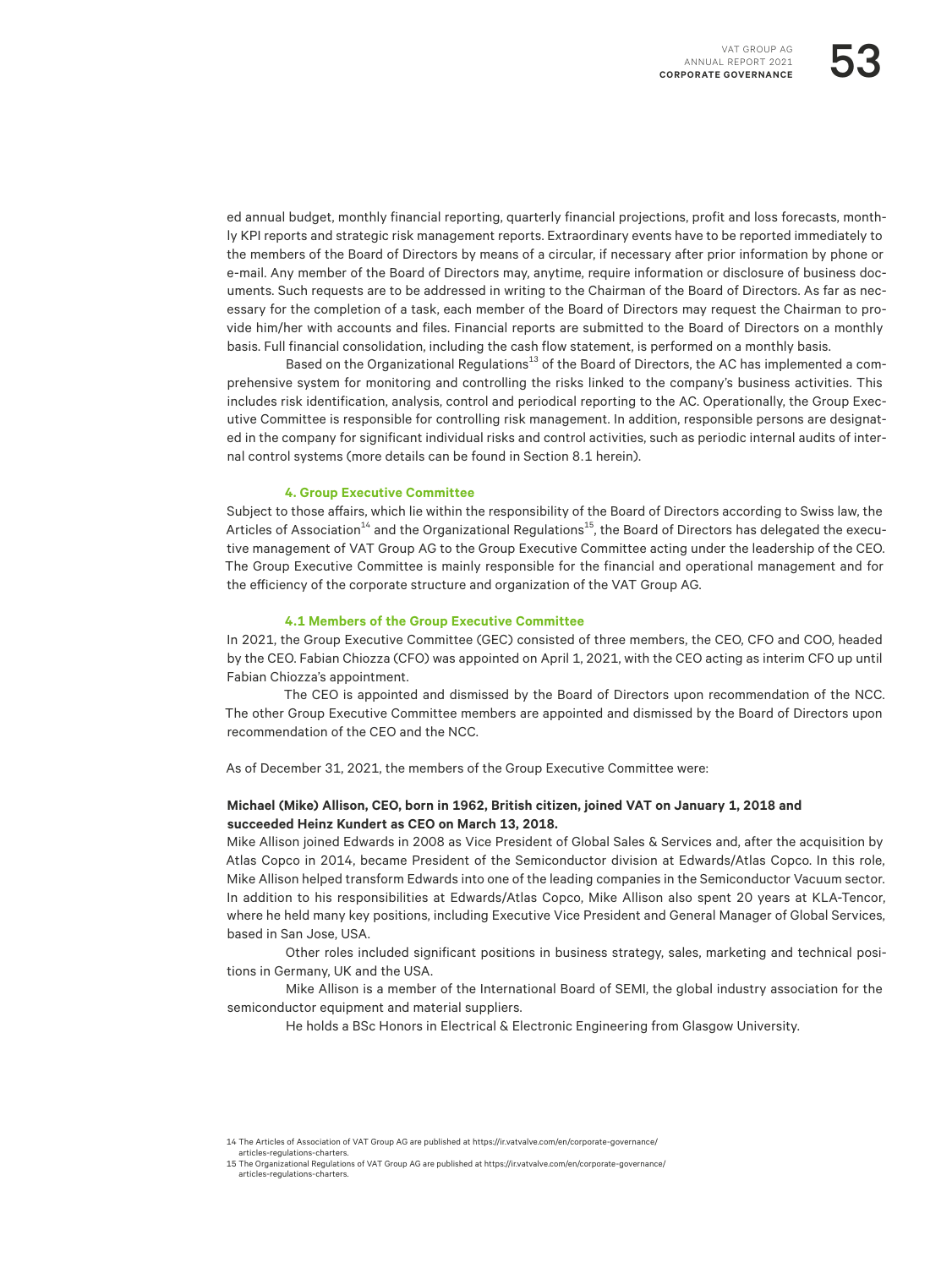# **Dr. Stephan Bergamin, born in 1966, Swiss citizen, was CFO of VAT Group AG from January 2019 until June 2021.**

Stephan Bergamin joined VAT Group AG from Gearbulk Group, a specialized global cargo shipping company, where he was CFO from 2015 to 2018. Prior management positions include CFO roles at Goldbach, Cofely, the Steiner Group and companies within Swissair Group. He also worked in the corporate finance department at Credit Suisse as a finance consultant and project leader.

Stephan Bergamin holds a PhD in economics from the University of St. Gallen, specializing in corporate finance, and completed the Advanced Management Program (AMP 177) at Harvard Business School in 2009.

#### **Fabian Chiozza, born in 1981, Swiss citizen, was appointed as CFO of VAT Group AG in April 2021.**

Fabian Chiozza joined VAT Group AG from Autoneum Group, the global leader in acoustic and thermal management for the automotive industry, where he was the divisional CFO for the Business Group South America, Middle East and Africa. Before that, Fabian Chiozza held a variety of senior finance positions at Rieter Group, including Group Controller, and established a successful track record in corporate development and mergers and acquisitions.

Fabian Chiozza holds a Master's degree in Accounting and Finance from the University of St. Gallen (HSG), Switzerland.

# **Dr. Thomas Berden, born in 1971, German citizen, was appointed Chief Operating Officer of VAT Group AG in October 2020.**

Thomas Berden joined VAT Group AG from the Swedish bearing and seal manufacturer AB SKF, where he headed the international spherical roller bearings business. Previously, Thomas Berden was Head of Global Manufacturing for the building and construction products company Hilti in Kaufering, Germany. He has also held management positions at BSH Bosch Siemens Hausgeräte and Siemens AG, Germany.

Thomas Berden holds a PhD in mechanical engineering from the Rheinisch-Westfälische Technische Hochschule (RWTH) in Aachen, Germany, and a degree in business economics from the University of Hagen, Germany.

#### **4.2 Mandates and other permitted activities**

According to art. 23 of the Articles of Association<sup>16</sup>, with the approval of the NCC, the members of the Group Executive Committee may have, as a member of the Board of Directors or any other superior management or administrative body, up to three mandates in publicly listed companies, up to five mandates in companies pursuant to art. 727 para. 1 number 2 of the Swiss Code of Obligations, and up to five mandates in other legal entities. Mandates are activities in the superior management or administrative bodies in legal entities that are obliged to register themselves in a Swiss commercial register or a foreign equivalent and which are not controlled by VAT Group AG, do not control VAT Group AG or do not constitute pension funds insuring employees of the VAT Group.

Mandates in companies that are under uniform control or the same beneficial ownership are deemed to be one mandate.

#### **4.3 Management contracts**

There are no management contracts with companies not belonging to the VAT Group.

#### **4.4 Transactions of members of the Board of Directors or the Group Executive Committee**

Detailed information regarding related-party transactions with members of the Board of Directors and Group Executive Committee is provided on the website of [SIX Swiss Exchange: http://www.six-exchange-regulation.](http://www.six-exchange-regulation.com/en/home/publications/management-transactions.html) [com/en/home/publications/management-transactions.html](http://www.six-exchange-regulation.com/en/home/publications/management-transactions.html).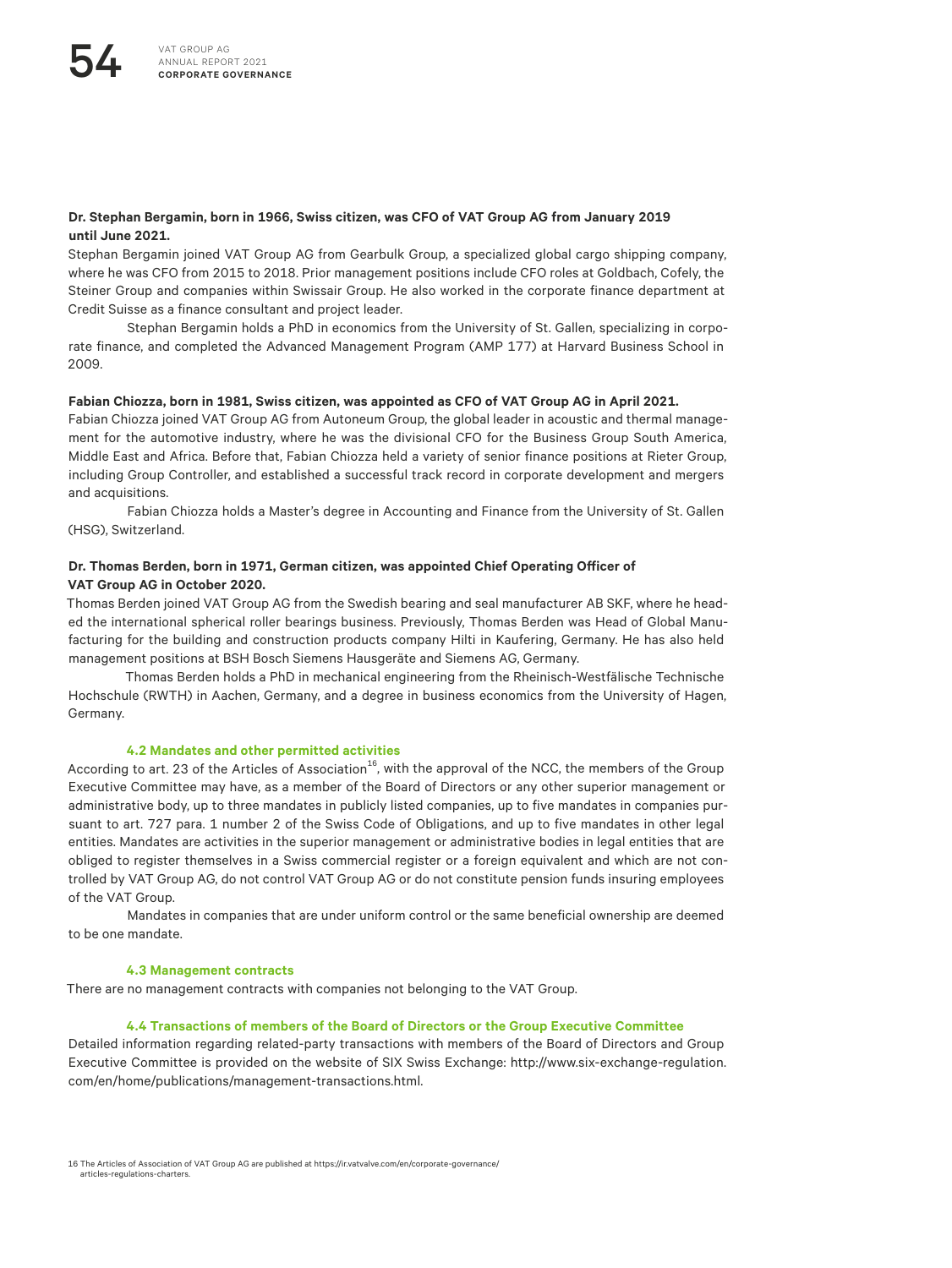## **5. Compensation of the Board of Directors and Group Executive Committee 5.1 Compensation, shareholdings and loans**

Information on compensation and shareholdings of the members of the Board of Directors and the Group Executive Committee can be found in the Compensation Report starting on page 59. The provisions regarding the principles of performance-related compensation, the allocation of equity securities, participation plans, the additional amount for payments to members of the Group Executive Committee appointed after the vote on remuneration by the shareholders' meeting, as well as regarding loans, credits and pension benefits are set in art. 25 to 29 of the Articles of Association<sup>17</sup>. The rules regarding the approval of the remuneration by the shareholders' meeting are set in art. 12 of the Articles of Association<sup>17</sup>.

According to the Articles of Association<sup>17</sup>, VAT Group AG may not grant loans, credits, pension benefits other than from occupational pension funds or securities to members of the Board of Directors or the Group Executive Committee; advance payments of fees for lawyers, court fees and similar costs relating to the defense against corporate liability claims up to a maximum of CHF 1,000,000 are not subject to this provision. See also information provided in the Compensation Report on page 62, 63, 64 and 70.

# **6. Shareholders' participation 6.1 Voting rights restrictions**

The identity of the owners or beneficiaries shall be entered in the share register stating first/last name (company name), domicile (registered seat), address and citizenship.

Voting rights may be exercised only after a shareholder has been registered in VAT Group AG's share register as a shareholder with voting rights. In shareholders' meetings, each shareholder has equal rights, including equal voting rights. According to the Articles of Association $17$ , each share carries one vote. All shares are entitled to dividends. At shareholders' meetings, shareholders may be represented by a proxy appointed in writing, a representative by law or the independent proxy. The proxy need not be a shareholder. Under the Articles of Association<sup>17</sup> and after due consultation with the persons concerned, VAT Group AG is authorized to delete entries in the share register with retroactive effect if they were effected on the basis of false information or if the respective person does not provide the information. The person concerned has to be immediately informed about the deletion.

# **6.2 Independent proxy**

The provisions of the Swiss Ordinance against Excessive Compensation provide that the Board of Directors must ensure that the shareholders are able to electronically grant proxies and instruct the independent proxy on (i) agenda items included in the invitation to the shareholders' meeting, and (ii) new motions which were not disclosed in the invitation to the shareholders' meeting. The independent proxy is required to exercise the voting rights granted by shareholders only in accordance with shareholder instructions. Further, absent express voting instructions, the independent proxy is required to abstain from voting. If VAT Group AG does not have an independent proxy, the Board of Directors shall appoint a substitute for the time period until the conclusion of the next ordinary shareholders' meeting.

At the ordinary shareholders' meeting held on May 18, 2021, Mr. Roger Föhn of ADROIT, Kalchbühlstrasse 4, 8038 Zurich, Switzerland, was elected as the independent proxy for the term ending at the conclusion of the next ordinary shareholders' meeting.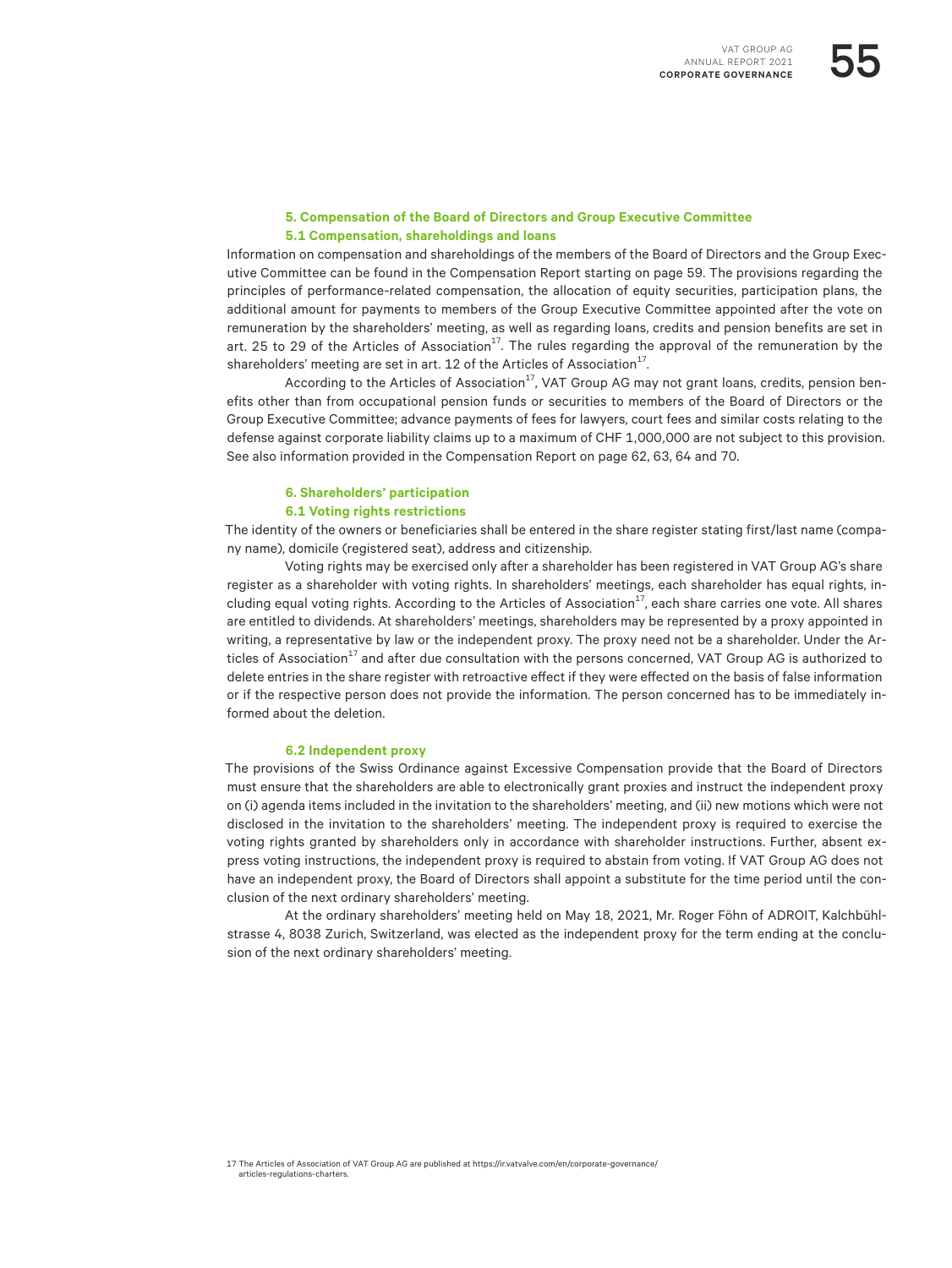#### **6.3 Quorums required**

No statutory quorums other than those defined by Swiss corporate law and the Swiss Federal Merger Act apply. Any article of the Articles of Association<sup>18</sup> providing for a greater voting requirement than is prescribed by law or the existing Articles of Association must be adopted by a qualified majority of at least two thirds of the represented share votes and the absolute majority of the represented shares par value. The Articles of Association do not prescribe that a quorum of shareholders is required to be present at a shareholders' meeting.

#### **6.4 Convocation of shareholders' meetings**

Shareholders may be convened by the Board of Directors or, if necessary, by a company's statutory auditor or liquidator. The Board of Directors is further required to convene an extraordinary shareholders' meeting within two months if resolved at a shareholders' meeting or requested by one or more shareholders representing in aggregate at least 10% of VAT Group AG's nominal share capital registered in the commercial register.

Registered shareholders with voting rights individually or jointly representing at least 5% of the share capital of VAT Group AG may demand that items be put on the agenda. Such demands have to be submitted to the Chairman of the Board of Directors at least 45 calendar days before the date of the shareholders' meeting and shall be in writing, specifying the items and the proposals.

A shareholders' meeting is convened by publishing a notice of such meeting in the Swiss Official Gazette of Commerce at least 20 days before the date of the meeting. To the extent the post or e-mail addresses of the shareholders are known, notice shall be sent simultaneously by post or e-mail. The notice shall state the day, time and place of the meeting, the agenda, the proposals of the Board of Directors and the proposals of the shareholders who have requested the shareholders' meeting or that an item be included on the agenda.

# **6.5 Entry in the share register**

The Articles of Association<sup>18</sup> do not specify the date by when shareholders have to be entered into the share register to participate in the shareholders' meeting. For organizational reasons, no shareholders will be registered 12 calendar days prior to the shareholders' meeting.

#### **7. Change of control provisions**

#### **7.1 Duty to make an offer/Opting-out, opting-up**

Under the Swiss Financial Market Infrastructure Act (FMIA), if a person acquires shares of a listed Swiss company exceeding more than 33⅓% of the voting rights, that person must make a takeover bid to acquire all of the other listed shares of that company. A company's Articles of Association may either eliminate this provision (opting-out) or may raise the relevant threshold to 49% (opting-up).

Art. 33 of VAT Group AG's Articles of Association<sup>18</sup> provides for a selective "opting-out" for the stated entities of Partners Group<sup>19</sup> and Capvis<sup>20</sup>, which are, when acting alone or in concert, exempted from the duties pursuant to the FMIA. This opting-out provision expired December 31, 2020, meaning that if following such date any of the exempted persons (alone or acting in concert) newly exceeds the threshold of 33⅓% of the voting rights (whether exercisable or not), art. 135 FMIA will apply to that person as well.

# **7.2 Change of control**

There are no change of control clauses for the members of the Board of Directors, except for the restricted shares, for which the three-year blocking period will be released in case of a successful takeover bid or the delisting of VAT Group AG. Information on the restricted shares is provided in the Compensation Report, page 70.

There are no change of control clauses for the members of VAT Group AG's Group Executive Committee or of senior management.

<sup>18</sup> The Articles of Association of VAT Group AG are published at [https://ir.vatvalve.com/en/corporate-governance/](https://ir.vatvalve.com/en/corporate-governance/articles-regulations-charters) [articles-regulations-charters](https://ir.vatvalve.com/en/corporate-governance/articles-regulations-charters).

<sup>19</sup> Comprising Partners Group Client Access 8, L.P. Inc., Partners Group Barrier Reef, L.P., Partners Group Direct Inv. 2012 (EUR), L.P. Inc., St Peter Port, Guernsey GY1 1BT, Channel Islands, and Partners Group Private Equity (Master Fund), LLC, New York, NY 10036, USA, all of whose ultimate sole shareholder is Partners Group Holding AG, Zugerstrasse 57, CH-6341 Baar.

<sup>20</sup> Comprising Capvis Equity III L.P., Capvis III Limmat L.P. (both acting through its general partner Capvis General<br>Partner III Limited), and Capvis Equity IV L.P. (acting through its general partner Capvis General Partne Limited), St. Helier, Jersey JE2 3TE, Channel Islands.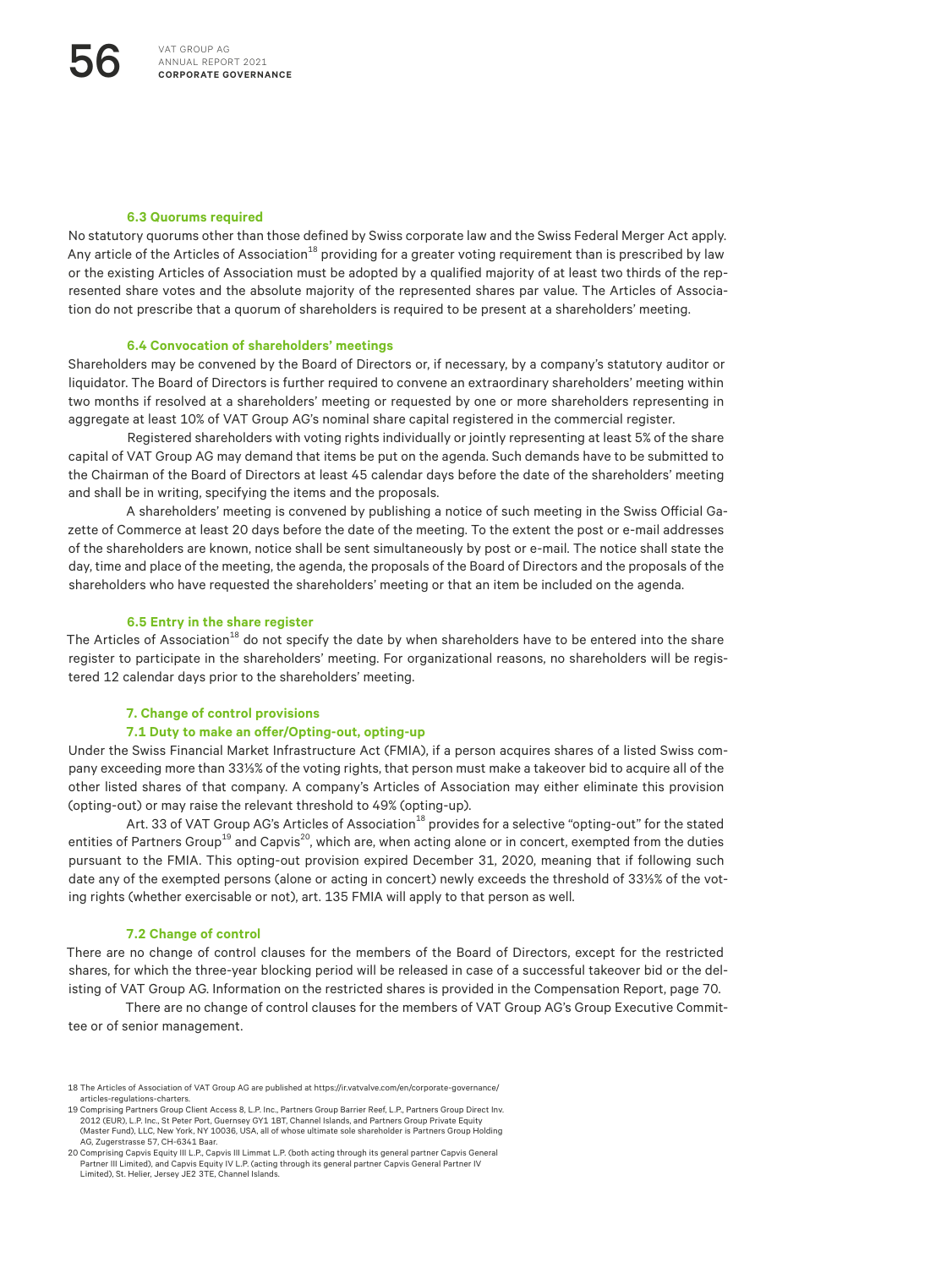#### **8. Audits 8.1 Internal Audit**

Internal Audit is an independent function acting on behalf of the Board of Directors under the guidance and oversight of the AC. VAT Group AG chose to co-source with PricewaterhouseCoopers (PwC) in order to execute the individual audits and PwC has the responsibility to plan, execute and report the audits. According to the audit plan approved by the AC, the internal audit function conducts three audits a year and yearly issues a risk report to the Board of Directors. Due to the COVID pandemic and the related restrictions, only two internal audits were conducted in 2021.

# **8.2 External Audit**

The external auditor is elected for a period of one year at the shareholders' meeting. KPMG AG, St. Gallen, was appointed as statutory auditor and group auditor in 2016 (and re-elected since then annually), auditing the consolidated financial statements and the individual financial statements of VAT Group AG. Mr. Simon Niklaus was named lead auditor in 2021. The holder of this office changes every seven years, in accordance with Swiss law.

In 2021, aggregate audit fees for KPMG's audit of VAT Group AG and the VAT Group amounted to about CHF 310,000.

KPMG rendered in 2021 additional services, in respect to compliance, tax returns and tax advice amounting to aggregate fees of about CHF 295,000.

Included in these fees are costs for multi-year projects to optimize the Group's legal and tax structures following the IPO in 2016. VAT expects these projects to be largely concluded and therefore expects future non-audits fees to stay below 50% of the KPMG audit fees.

The Board of Directors is responsible for the supervision and control of the external audit process. Its remit includes reviewing internal and external audit reports; it is assisted by the AC when discharging this duty. The AC discusses the audit report results and evaluates their quality and comprehensiveness. The lead auditor in charge who represents the external auditor attended six meetings and calls (in person or by telephone/video conference) of the AC in the year under review. An overview of meetings and attendance can be found in section 3.12 herein.

Once per year, the Board of Directors verifies the selection of potential auditors, in order to propose the preferred audit firm for election at the annual shareholders' meeting. Evaluating the effectiveness of the auditors, the AC considers in particular the following criteria: independence of both the audit firm and the lead auditor, qualification, including technical and operational competence, focus on significant risk areas, effectiveness and practicability of recommendations, efficiency of collaboration and transparency of communication.

The AC also examines the proportion between the external audit fees for the annual financial statements and the fees for additional non-audit services performed by the auditors quarterly.

# **9. Blackout Periods**

VAT Group AG has adopted an Insider Dealing and Market Manipulation Policy ("Trading Policy"). In addition to the members of the Board of Directors, the Group Executive Board, the Group Management Board, their assistants, secretaries and other personal employees, the Trading Policy applies to all other persons who have access to inside information and for whom the CEO or the CFO declares the Trading Policy to be applicable. This designated group of addressees ("Blocked Persons") must not deal in VAT securities (shares of VAT Group AG, any other securities issued by VAT Group AG and any derivatives and other financial instruments from the afore-mentioned securities) or make recommendations to any other person while in possession of inside information. Inside information is defined as confidential information which, if made public, can have a significant effect on the trading price of VAT securities.

In order to avoid any appearance of improper use of inside information, blackout periods have been defined in the Trading Policy. Blackout periods are specific periods of time before the publication of confidential and potentially price-sensitive information. Regardless of whether a Blocked Person is in the possession of inside information, Blocked Persons are barred from dealing in VAT securities

– from December 31 until the lapse of one SIX trading day following the public release of the annual results;

– from March 31 until the lapse of one SIX trading day following the public release of the Q1 trading up-date;

– from June 30 until the lapse of one SIX trading day following the public release of the semi-annual results;

– from September 30 until lapse of one SIX trading day following the public release of the Q3 trading up-date. Exceptions from this ban may only be granted upon prior request in the form of written approval by

the Board of Directors or the CEO/CFO, as applicable.